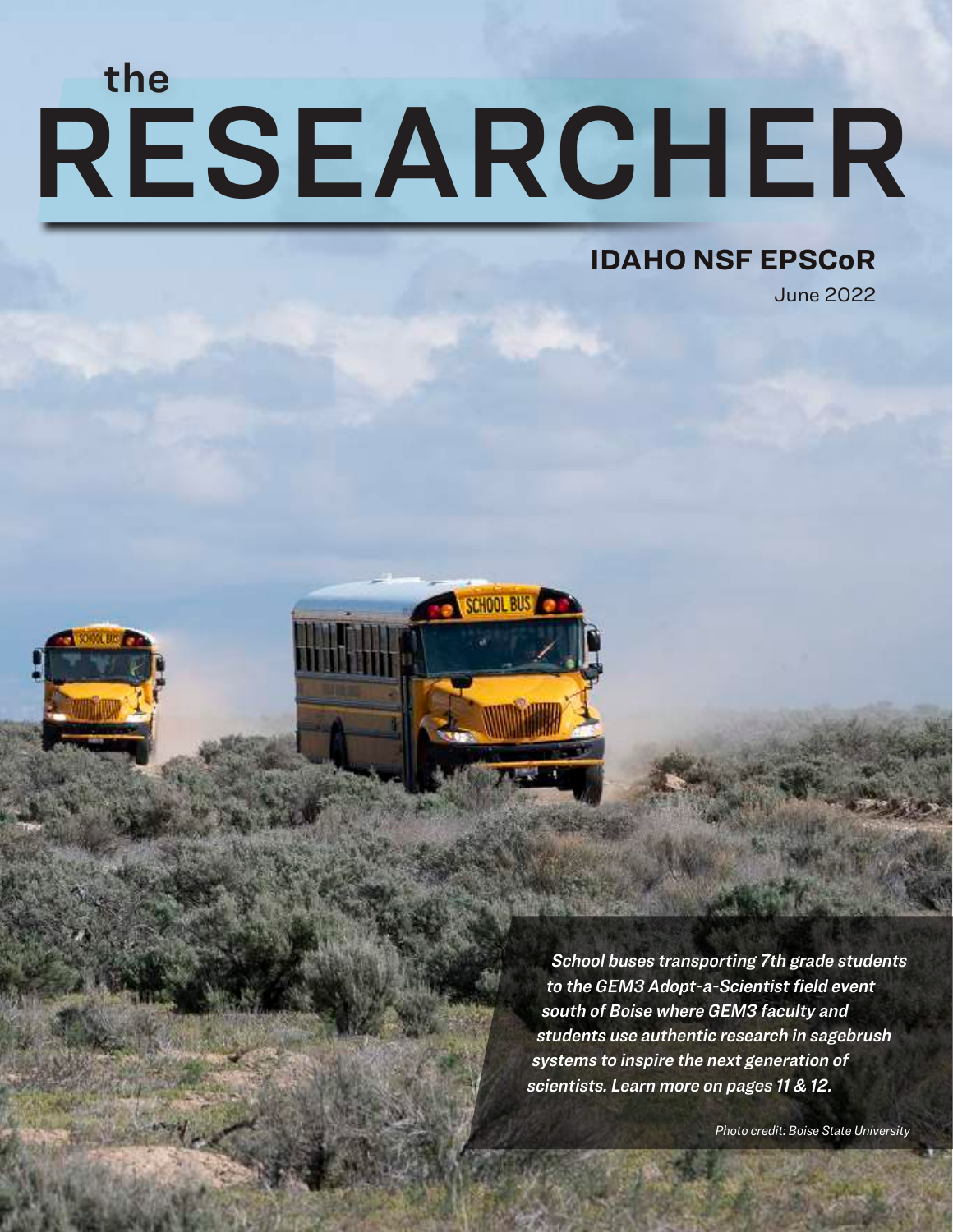A newsletter publication of the Idaho EPSCoR Office

#### RESEARCHER the

Andy Kliskey Project Director akliskey@uidaho.edu | 208-885-6499

Rick Schumaker Assistant Project Director rschumak@uidaho.edu | 208-885-5742

Ashley Bogar

Evaluation Director ashley@uidaho.edu | 208-885-1295

#### Sarah Penney

Diversity, Outreach, and Communication Coordinator sarahp@uidaho.edu | 208-885-2345

#### Tami Noble

Finance Director tnoble@uidaho.edu | 208-885-5842

#### Emily Simmons

Finance Tech II esimmons@uidaho.edu | 208-885-7102

Follow us on Twitter @IdahoEPSCoR

Idaho EPSCoR Website idahoepscor.org

Track 1 GEM3 Website idahogem3.org

Track 1 MILES Website idahoecosystems.org







#### TER FROM THE DIRECTOR



It is very exciting to see our NSF EPSCoR Research Infrastructure Improvement Track-1 project, GEM3, maturing with such a wide array of published articles, conference presentations, and workshops that are showcased in this issue of the Idaho EPSCoR Newsletter. Each item highlights the importance of widely sharing project results and outputs and describing the transformative outcomes from the project.

Andy Kliskey

Zhongqi Chen and colleagues' article on assisted migration published in Evolutionary Applications showcases how GEM3 genomics research can

be translated to management actions. The recent GEM3 Modeling Workshop co-led by Travis Seaborn and Chris Caudill embodies the valuable role of integrative modeling in transdisciplinary science. The (Re)Cultivating & (Re)Newing Reciprocal Research Workshop co-led by a team from Idaho State University, Shoshone-Bannock Tribes, and University of Idaho, calls attention to the challenges we need to address to pursue partnerships between academic researchers and Idaho's Tribal Nations.

Project SCIENTIA led by Carolina Viera is making great strides in relating GEM3 science to Hispanic communities. The sagebrush oral histories initiative led by Kelly Hopping represents the important role of communicating research outcomes with Idaho's rural communities. The GEM3 Adopt-a-Scientist outreach event led by Jen Forbey epitomizes the opportunities for engaging with Idaho's youth to promote Science, Technology, Engineering, and Mathematics (STEM) learning. Finally, Andrew Child's work to create an open data ecosystem by means of the GEM3 Research Data Dashboard is potentially transformative. I strongly encourage the research community to use these tools to ensure accessibility to GEM3 project data.

To our readers, please stay tuned for more publications, presentations, and outcomes in the coming months. To all GEM3 students, postdocs, and faculty I applaud the phenomenal work you are each doing; it is garnering national recognition - keep the analyses, writing, and communicating coming!

*This material is based in part upon work supported by: The National Science Foundation under grant number OIA-1757324. Any opinions, findings, and conclusions or recommendations expressed in this material are those of the author(s) and do not necessarily reflect the views of the National Science Foundation.*

*Unless otherwise noted in feature byline, articles and features in this publication are written by Sarah Penney with editing and content contributions by EPSCoR administrative team.*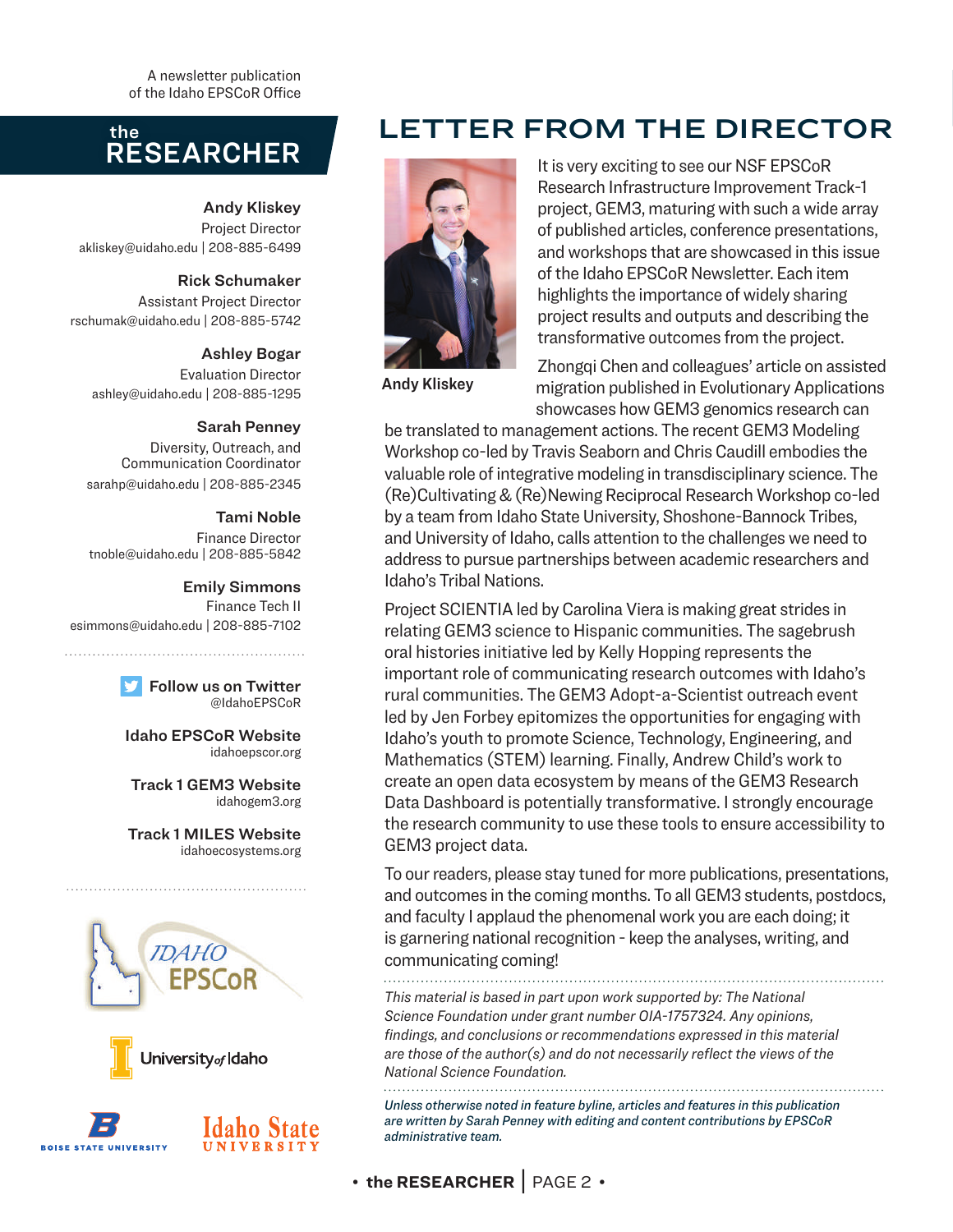@IdahoEPSCoR

# **GEM3 Research**

#### **Applying Genomics in Assisted Migration Under Climate Change**

In Fall 2019, the newly funded Idaho NSF EPSCoR project, 'Genes to Environment: Modeling, Mechanisms and Mapping' (GEM3), was just taking shape. Researchers came together at the McCall Outdoor Science School (MOSS) in McCall, ID in October of 2019 for a GEM3 working group bringing together interdisciplinary research teams from around the state to discuss genomics research. From this meeting, a cross-taxa, multi-institutional research team was formed between faculty, postdocs, graduate students, and researchers at Columbia River Intertribal Fish Commission and USGS Forest Service.

The team is addressing a critical need. Since the current rate of climate change is exceeding the capacity for organisms to adapt and/or naturally move to more favorable locations, there is a need to evaluate appropriate human interventions like the movement of individual plants and animals with climate adapted genes. This management action known as Assisted Migration (AM) is a valuable new management tool for ensuring species survival under climate change.

This collaborative GEM3 team recently published their case studies in a paper highlighting two GEM3 focal taxa of concern in Idaho and the region, sagebrush and redband trout. Both are critical to the local ecosystem and are threatened by changing environments. The paper titled, "Applying genomics in assisted migration under climate change: Framework, empirical applications, and case studies" discusses how genomic-guided assisted migration might be a potential conservation tool to mitigate the impact of environmental changes related to climate change. This paper makes recommendations for how managers can gather the information needed and make scientifically informed choices for AM.

The team, which conducted a comprehensive literature review of existing knowledge on the

application of genomics/genetics in AM practices in terrestrial animals, plants and aquatic animals, also developed a framework with detailed guidelines on how genomics should be applied in AM and be involved in a broader decision-making process. Since climate change-caused biodiversity loss is a global concern, outcomes of this project are expected to have a much broader impact and will be beneficial to the biodiversity conservation community. To read the full publication, visit: https://doi.org/10.1111/eva.13335.

*This GEM3 publication team includes Zhongqi Chen (UI postdoc), Lukas Grossfurthner (UI graduate student), Janet L. Loxterman (ISU faculty), Jonathan Masingale (UI graduate student), Bryce A. Richardson (Research Geneticist, US Forest Service), Travis Seaborn (UI postdoc), Brandy Smith (ISU graduate student), Lisette P. Waits (UI faculty), and Shawn R. Narum (Senior Scientist/Lead Geneticist, Columbia River Inter-Tribal Fish Commission)*



*Pictured above: members of the GEM3 interdisciplinary research working group- McCall, ID*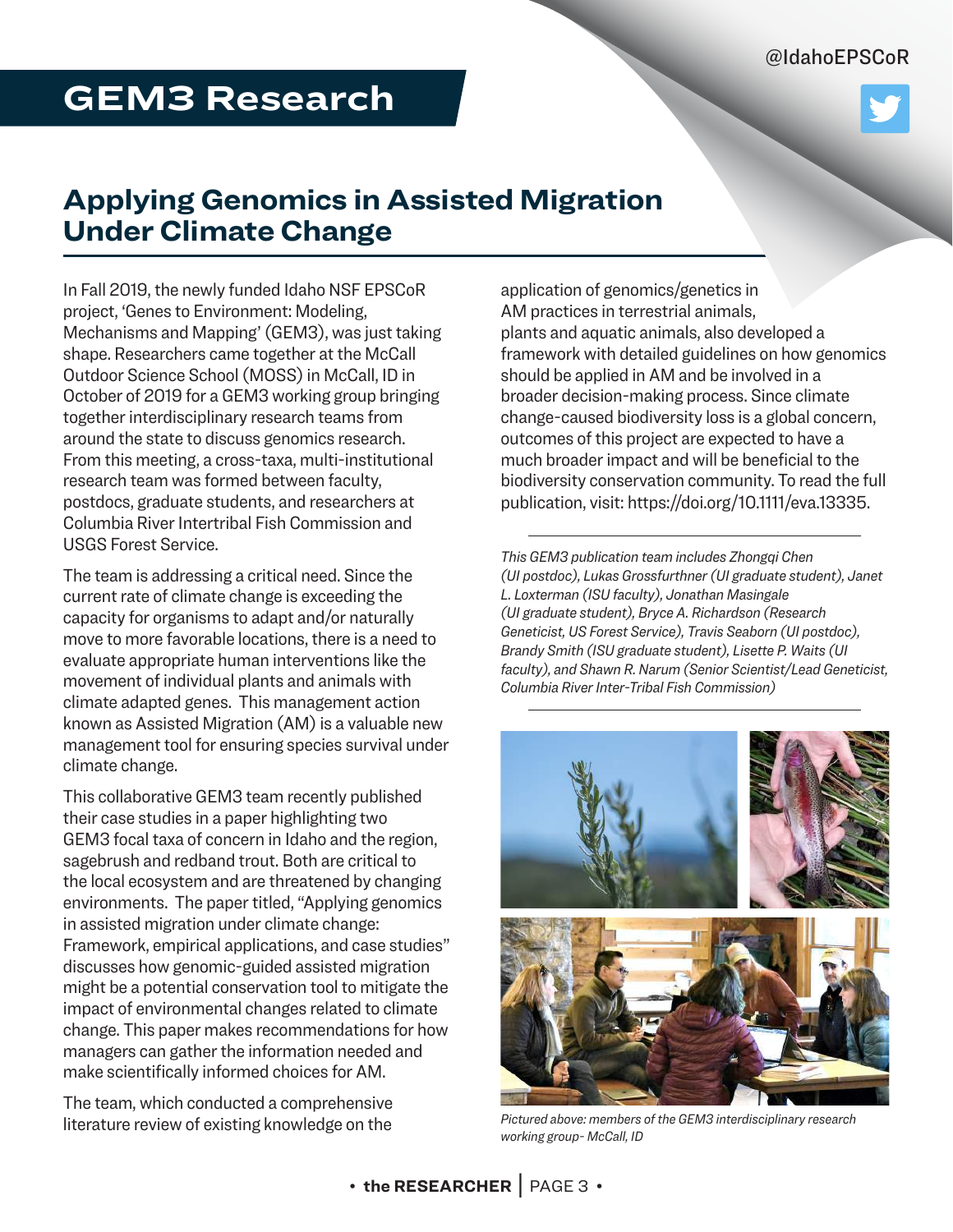# **GEM3 Research**

#### **GEM3 Open Data Provides Fair Access**

*By Andrew Child*



*Figure: Centralized metadata/data platform design and functionality schematic. Icon Credits: kareemov1000, Nawicon, lastspark, Eucalyp and Andy Miranda from the Noun Project (https://thenounproject.com/)*

Open data (OD) is growing in popularity among scientists and encourages research reproducibility and integrity. Furthermore, within the scientific community OD is expanding by both funder and publisher requirements. One of the challenges for researchers within multi-institutional and interdisciplinary research projects, beyond making data publicly available, is to document and catalog those data in a manner that increases their FAIR (findability, accessibility, interoperability and reusability) access to the scientific community.

Recently the Idaho EPSCoR GEM3 project demonstrated that one solution to increase data FAIRness and elevate research integrity within multiinstitutional and interdisciplinary research projects is a centralized, customized, and project-specific data management platform built using interoperable components. This GEM3 Research Dashboard was

recently featured within the Reproducibility and Research Integrity collection of the open access journal BMC Research Notes.

The GEM3 dashboard is a web-based toolkit which provides an interconnected inclusive environment for researchers from diverse areas of study to consolidate, catalog and share project data and metadata. It also acknowledges the specific needs of each discipline and establishes a unified structure and ontology connecting each discipline within the project (e.g., project-wide controlled vocabulary, data/metadata standardization initiatives). The dashboard contains several tools and resources (i.e., protocol library, metadata catalog, data/metadata submission portal, UAS flight log/portal, multimedia access, ArcGIS HUB, and project keyword list) for researchers to make open and private sharing of data and metadata easier. The platform's design decreases user confusion from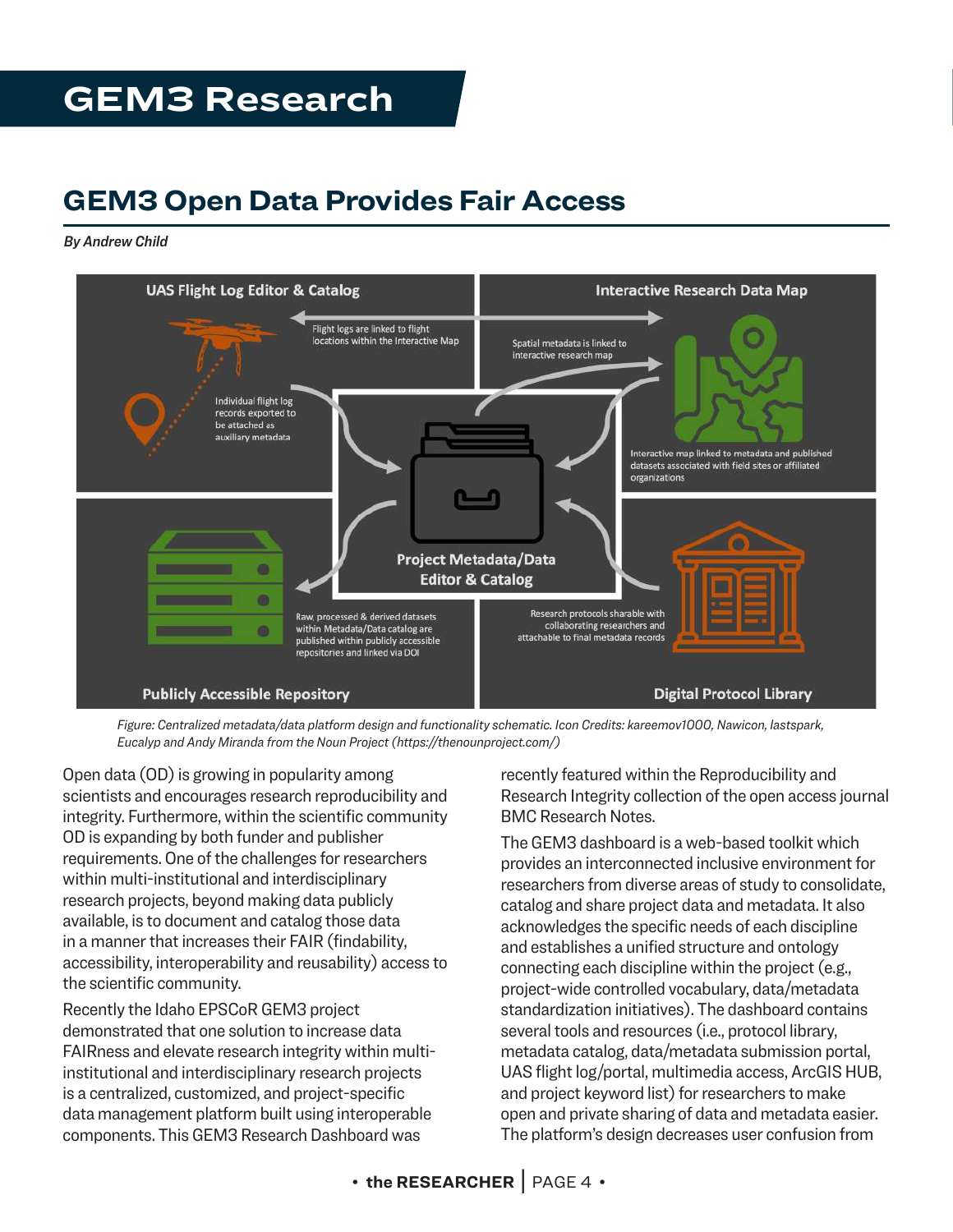#### **Research cont.**

solely using jargon-heavy and discipline-specific metadata forms and improves searchability during data/metadata queries by unifying discovery-level metadata fields across all project disciplines.

In addition to fostering research integrity, transparency, and reproducibility by abiding FAIR principles, the unique centralized metadata platform attempts to bridge the gap of discipline specific research silos by providing open access to metadata, protocols, and associated OD and OD products within an integrated and searchable project-specific platform. Furthermore, this type of centralized metadata/data platform could become a reference for researchers working within similarly complex interdisciplinary and multi-institutional research environments. Overall, this type of interoperable framework supports reproducible Open Science and its distribution to various stakeholders and the public in a FAIR manner by providing open access to raw data while also providing access to protocols, metadata and supporting workflow materials.

## **GEM3 Research**

#### **Bringing it Together: Using Modeling for Transdisciplinary Research**

*By Travis Seaborn and Christopher Caudill*

Many researchers focus on a particular scale, such as individual plants or the climate of the Pacific Northwest. Moreover, each scientific discipline tends to have its own culture, where even the same word may have quite different meanings when compared to other disciplines. Because of this, there are multiple challenges when doing transdisciplinary research. This spring semester, to address those challenges,

modelers from across GEM3 came together for a Modeling Workshop held at the Integrated Research and Innovation Center (IRIC) at University of Idaho.

The aims of the workshop were to improve integration across the GEM3 modeling teams



*Figure: Map showing overlay simulations of land cover change from the social-ecological systems research (colors of the landscape) and trout ecology-evolution climate change simulations (green circles).*

and establish the core research products each modeler will produce. Participants brought a wide variety of skills and projects, ranging from measuring land cover change to modeling stream temperature with data from drones, to simulations of trout populations under climate change. This breadth of topics and expertise provides an opportunity to bring novel combinations of different types of models together for the first time, while also presenting practical challenges due to the diverse types of data, time scales of the models, and different geographic areas.

The workshop used a number of activities to bring these research projects together. To start the workshop, an activity led by the Toolbox Dialogue Initiative (https://tdi.msu.edu/) explored each participant's views on the goals of modeling and their philosophies of research. The exercise also brought to light areas of difficulty when working together. In later sessions of the workshop, participants detailed the specific modeling software, data inputs, and anticipated model outputs in a combination of research talks and virtual jam boards to help align modeling research across the teams, which allowed visualization of how data and results will be used to integrate GEM3 efforts in coming months. Most of the later parts of the workshop were then devoted for individuals to work on their projects and connect with each other. For example, trout and social-ecological systems modelers overlayed their model outputs and discussed ways in which the social-ecological systems outputs could help inform the trout models (see map above). The workshop culminated by discussing future goals and next steps.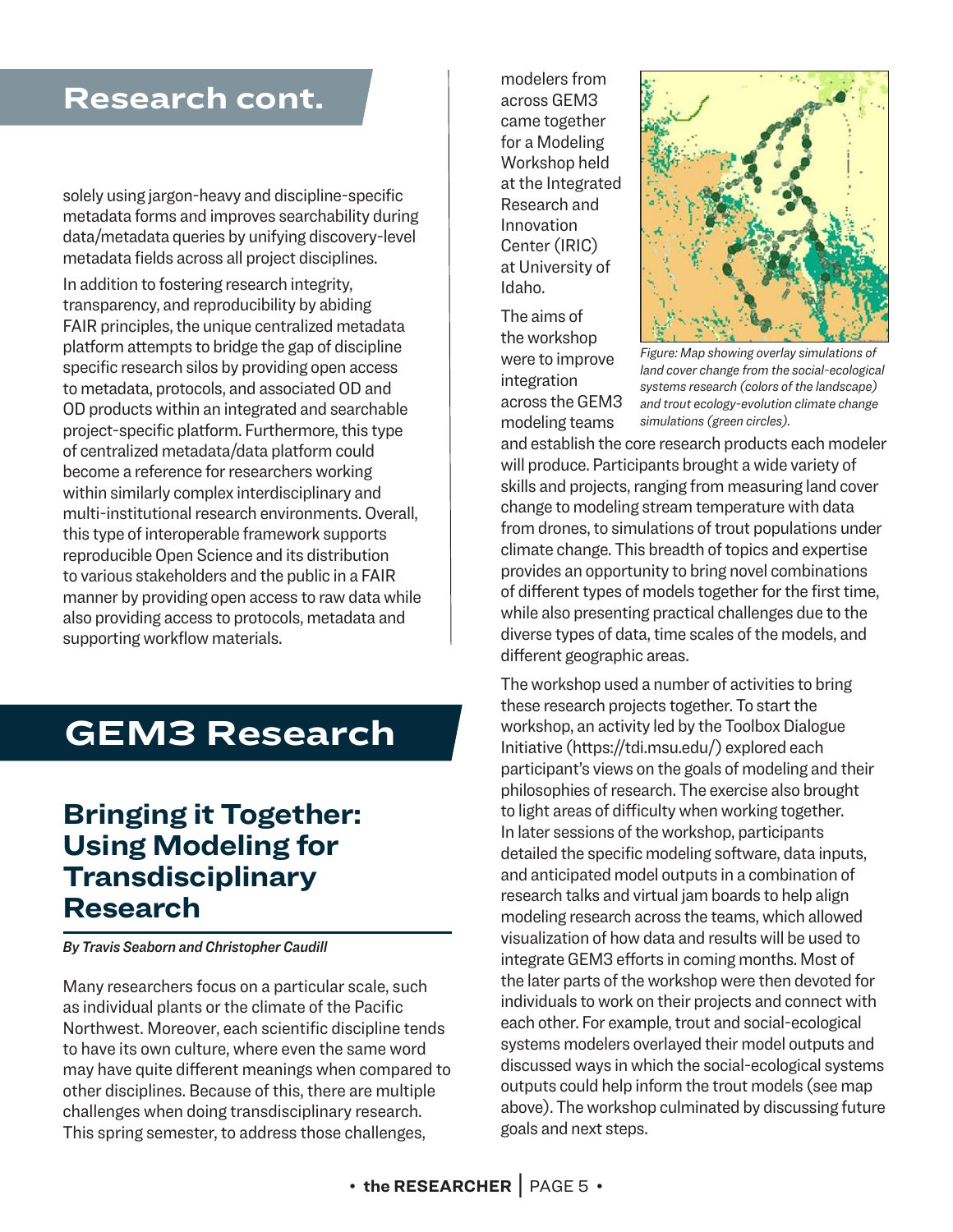# **GEM3 Workshops**

#### **ISU Workshop Series Explores Reciprocal Research with Tribes**

*By Georgia Hart-Fredeluces & Laticia Herkshan*

Idaho EPSCoR participants, in collaboration with the Shoshone-Bannock Tribes, hosted the (Re) Cultivating & (Re)Newing Reciprocal Research: Working Toward Collaborative Tribal-University Research Relationships workshop series in spring 2022. The event attracted a total of 124 registrants from Idaho, Montana, Washington, Colorado, and British Columbia, Canada, including 39 Nativeidentifying participants representing 18 different Tribal Nations. Participants also represented 27 different institutions, including all three Idaho research universities, with one Idaho college in attendance. The workshop series was spread over three days in February, March, and April, and was designed to open up conversation around research partnerships to support more equitable and collaborative research relationships among Tribes, communities, and universities in Idaho.

This workshop series, through a combination of presentations, interactive activities, and small group discussions, informed participants about how we can move toward reciprocal research practices while acknowledging Tribal Nations and Indigenous Peoples possess vast traditional cultural knowledge and teachings, making them experts in their cultures, lands, and histories. Through culturally-appropriate collaboration, both Tribes and universities can work together to address and privilege Tribal needs, produce valuable knowledge, and advance science for the overall betterment of local relationships.

The first of three events in the series held on Friday, February 4, 2022, was themed "(Re)Establishing Research Frames." Dr. Deondre Smiles, Leech Lake Band of Ojibwe, Black and Swedish descent, Assistant Professor in the Department of Geography at the University of Victoria, provided the keynote address during the first event titled, "Un-Settling Indigenous Research–A 'recipe' for anti-colonial



*A teepee sits on the campus of Idaho State University Quad as part of Indigenous People's Day 2019.*

research with Indigenous communities." The March 4, 2022 workshop theme was "Reciprocal Relationship Building" and included a keynote from Dr. Megan Bang, Ojibwe and Italian descent, Professor of Learning Sciences and Psychology at Northwestern University entitled "Envisioning the Ideal Research Relationship: Making Right Relationships that Contribute to Indigenous Thriving." The theme for the final workshop day on April 22, 2022 was "Communicating & Maintaining Respectful Relationships." The keynote speech, by Dr. Desi Small-Rodriguez, Northern Cheyenne and Chicana, Professor of Sociology and American Indian Studies at UCLA, was entitled "Data for Indigenous futures: Nothing about us without us." Keynote presentations are available under the "Presenters" tab on the website at: https://recultivating-and-renewingreciprocal-research.com/.

A survey designed to assess the workshop series had a total of 32 participants complete both the pre and post-surveys, of which 6 identified as Native, 72% were female, and 56% had a natural science background. Participants indicated that the most useful topics they learned about were data sovereignty, community-based research methods, and relationship building with Tribal Nations. Participants also indicated that they were very likely to incorporate these concepts in their future research work. The top challenges indicated for Tribal-university research partnerships were not knowing who to contact to get started, not knowing who to collaborate with, and lack of trust. For future workshops, participants suggested that more information about how to support Native students in collaborative research would be useful, and many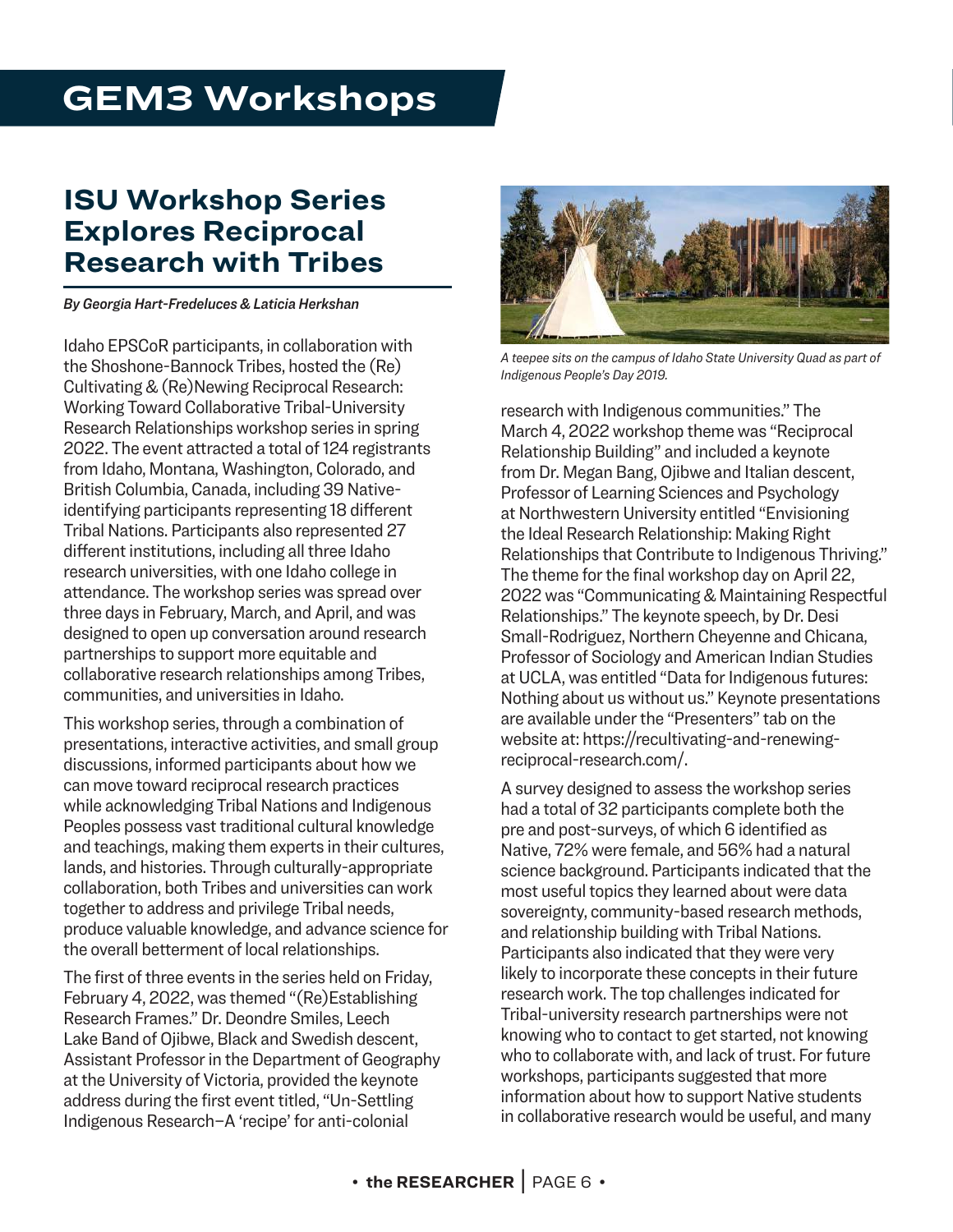#### **Workshops cont.**

indicated a need for more opportunities to expand their knowledge on the topics presented at this workshop.

In addition to assessing what participants found most useful and what they were most likely to implement, the survey also sought to assess participants' levels of understanding and comfort with topics addressed in the workshop, as well as provided an opportunity to suggest ideas for future workshops. These topics included, Indigenous and Western epistemologies and research methods, communityengaged research methods, Indigenous data sovereignty, academic publication expectations and norms, and Tribal sovereignty. Preliminary results indicate that there was an increase in self-reported comfort and understanding pertaining to all of the Indigenous related topics.

Further, participants indicated a significant increase in understanding between the pre- and post-surveys related to the topics of Indigenous epistemologies, Indigenous research methods, Indigenous data sovereignty, academic publication expectations and norms, and Tribal sovereignty. Interestingly, between the pre- and post-surveys, there was no significant increase in level of comfort with any of the topics.

The third workshop series day included sessions devoted to envisioning and planning follow-up steps including maintaining connection as a group and actions we could take to work towards the goals of the workshop series. Groups discussed a range of ideas from initiating reading groups on workshop series related topics to applying for funding to host additional workshops. Potential ideas for follow-up workshop series include highlighting and building collaboration around Indigenous-led projects in progress across the region.

# **GEM3 Outreach**

#### **Project SCIENTIA Expands Outreach**



*Some members of the Project SCIENTIA team include: (L-R) Mayra De Anda Hernandez (undergraduate student); Fatima Cornwall (Instructor, Clinical Faculty); Sandra Velazco (graduate student); Carolina Viera (Project Manager, Professor); and Valeria Montelongo (undergraduate student)*

Project SCIENTIA, an initiative designed to communicate STEM Research in languages other than English, has been working to make science more inclusive and accessible through the creation of STEM dissemination materials tailored to Spanish-speaking audiences. The team takes its name from the Latin word for "science" and involves undergraduate students, graduate students, and faculty from Boise State University (BSU).

The team has been working to present GEM3 research in a less-technical and more-engaging format and have utilized podcasts and blog posts as recruitment tools, with the ultimate goal of increasing numbers of Hispanic students entering STEM fields.

Earlier this year, the team released a GEM3 glossary for researchers that contains GEM3 technical terms needed to communicate science in Spanish and provides contextual examples for both languages. The new Spanish/English glossary can be accessed from the Project SCIENTIA website and includes all the GEM3 keywords. In addition to the glossary, the team created three new research abstract videos in Spanish.

During Spring 2022, the team collaborated with Jennifer Forbey in her Vertically Integrated Project (VIP) course - Nature's Cipher: Translating the Natural World. The VIP course investigates the signaling phenotypes emitted and received by microbes, plants, animals, and humans and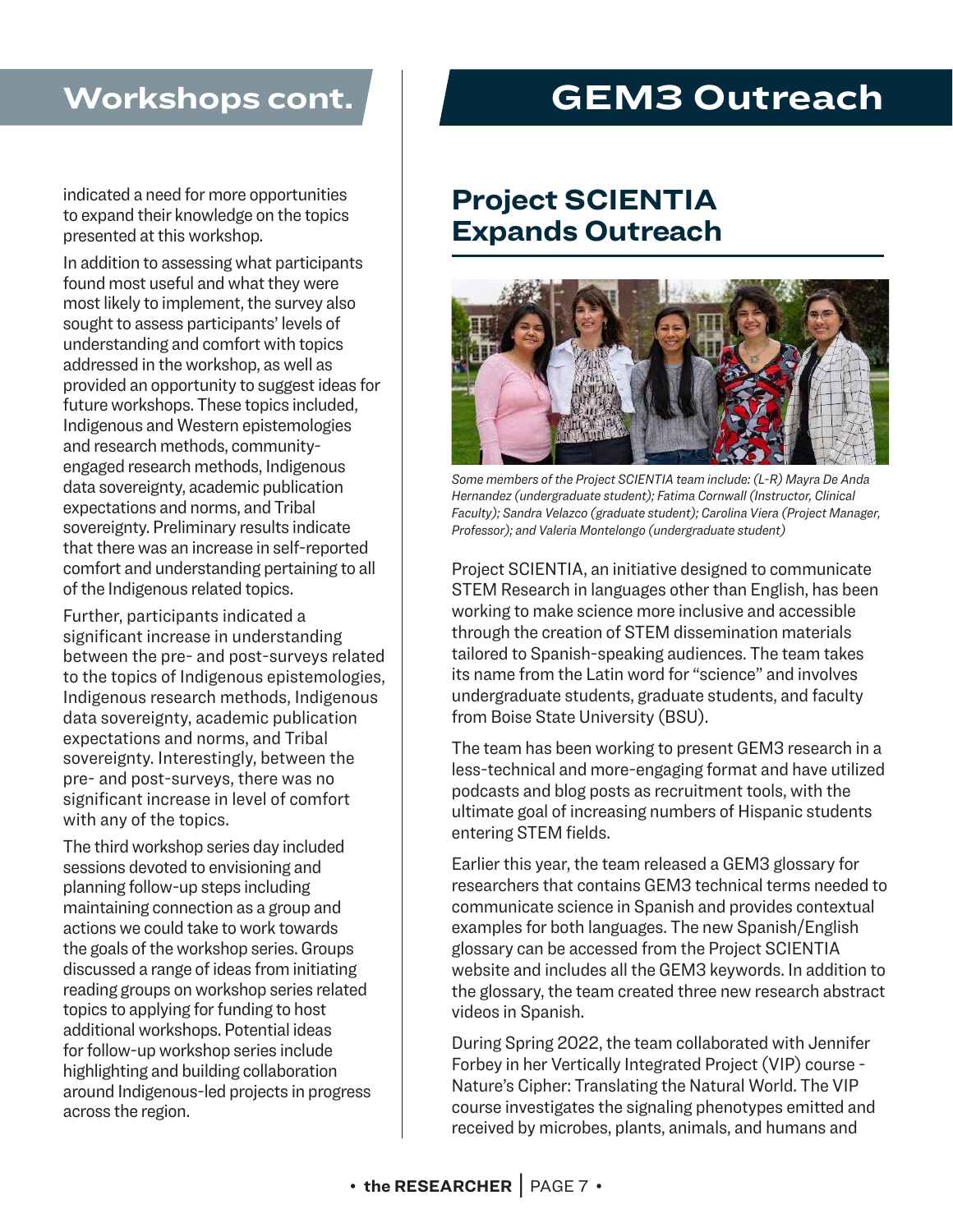#### **Outreach cont.**





*Faculty and students in VIP course, Nature's Cipher, at Boise State University in Spring 2022.*

how these natural conversations influence the behavior of individuals, populations and species.

Students were able to gain knowledge, skills, and abilities in several tools and methodologies including science communication and outreach to diverse audiences by translating scientific discoveries into other languages. In Fall 2022, Project SCIENTIA will be offered as its own VIP course at BSU.

The Project SCIENTIA team has also been engaged in outreach efforts. On April 23rd, Carolina Viera and Fátima Cornwall, Department of World Languages, presented at two national conferences including the 2022 Chicago Language Symposium held at the University of Chicago. Their talk was titled "LSP and STEM Interdisciplinary Research." Both instructors showcased Project SCIENTIA and shared preliminary research findings regarding their collaboration with BSU's Biological Sciences Department.

Future plans include identifying new community outreach endeavors, circulating additional communication products, and making their website more interactive in addition to housing educational materials to make readily accessible to interested Spanish language instructors in the Treasure Valley and Idaho.

#### **GEM3 Students**

#### **Boise State's Leticia Camacho Receives NSF Fellowship**

Leticia Marisol Camacho, a master's student in Biological Sciences and participant in the GEM3 project, is among three students from Boise State University (BSU) selected for the prestigious National Science Foundation Graduate Research Fellowship (GRF). The GRF provides three years of financial support, comprising a \$34,000 stipend per twelve-month Fellowship Year.



*Leticia Camacho, BSU graduate student, pictured here working with ferruginous hawk nestlings, prior to GEM3, as a field technician for BSU during her undergraduate career.* 

Camacho, an Idaho native who grew up in Boise, Payette, and Kuna, started college at College of Western Idaho and then completed her bachelors in science (B.S. in Biology with an emphasis in Ecology, Evolution, and Behaviors) at BSU.

Camacho is currently studying Leporids, including black-tailed jackrabbits, which are keystone prey in the sagebrush steppe for predators including Golden Eagles; however little is known about their current distribution or abundance. This is partly due to the lack of effective field techniques to sample them in the wild. Camacho is working on developing novel protocols for surveying Leporids including more rigorous spotlight surveys, repeated over multiple nights, as well as surveys using thermal cameras from drones. During her project, Camacho hopes to do outreach, particularly focusing in Hispanic-serving K-12 schools.

Once she has completed graduate school, Camacho is hoping to work for a government agency such as Bureau of Land Management or Fish and Game, as well as the possibility of being an ecological youth educator who can bring the science of ecology to the classroom.

"Winning the Graduate Research Fellowship will honestly change my life for the better in so many ways. I did not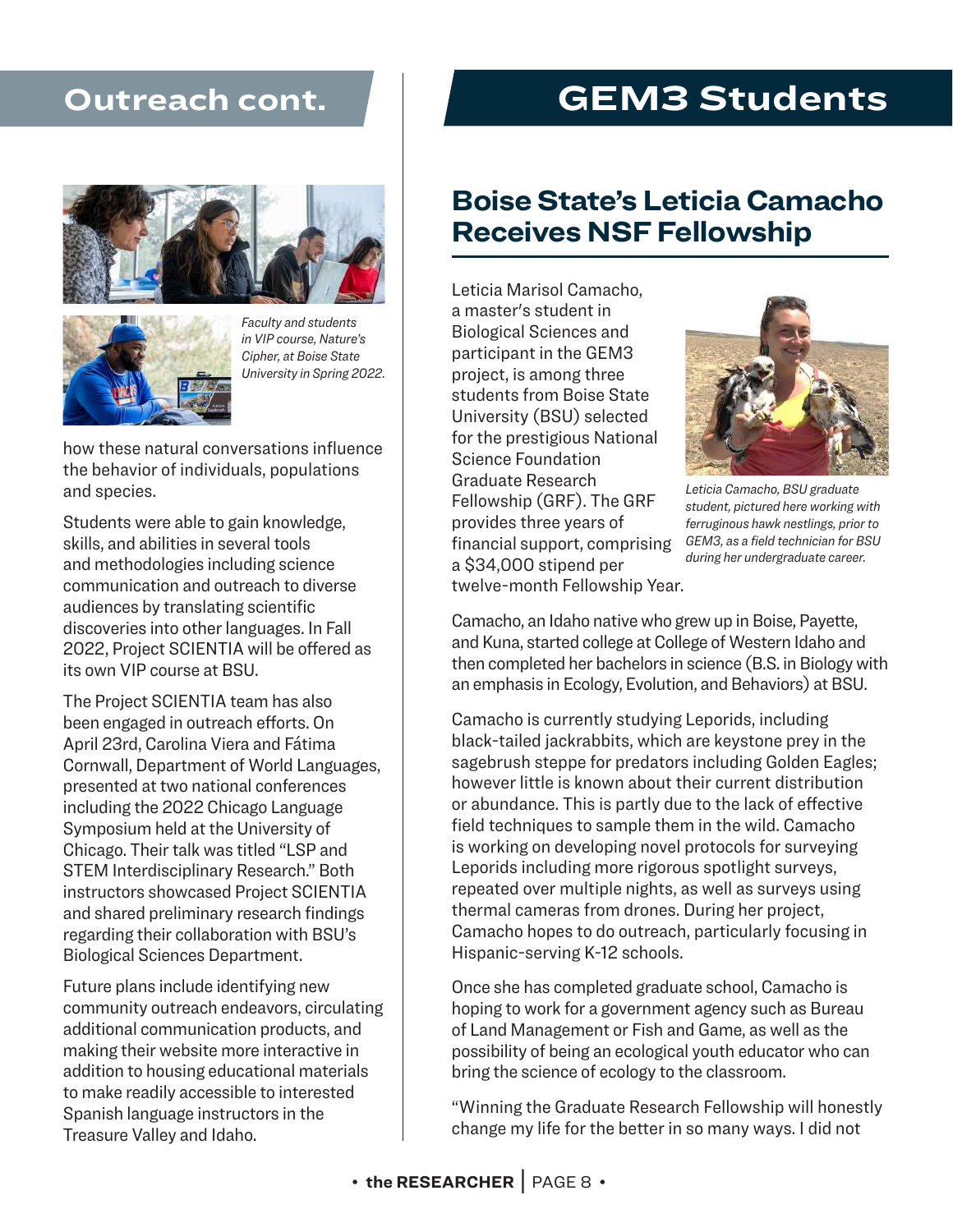#### **Students cont.**

grow up in a financially wealthy household and have had to work very hard to get through college, so winning this award will mean I finally have financial freedom. This award will free me up to focus on my research to hopefully better the ecosystem around us that I so dearly cherish."

Camacho's selection as an NSF Graduate Research Fellow is a highly significant national accomplishment and places her amongst an elite group of fellows who have gone on to distinguished careers in STEM or STEM education.

## **GEM3 Research**

#### **Sagebrush Oral History Project Team Seeks to Understand Local Perspectives**

A GEM3 team from Boise State University (BSU) is working to develop better communication, awareness, and empathy across social groups in Idaho through the use of oral history interviews.

Leading faculty member, Kelly Hopping, assistant professor in Human-Environment Systems at BSU, along with collaborators, Jill Heney and Tiffany Hitesman (faculty from the Department of English at BSU), received GEM3 workforce development seed funding in 2021 to support an effort to expand an existing Vertically Integrated Project (VIP), "Shared Stories," to train students in active listening skills along with cultivating workforce-relevant communication skills.

To effectively manage ecosystems in which people have strong connections to the land requires awareness of local histories and perspectives, which in turn calls for increased dialogue between local stakeholders and scientists. However, according to Hopping, ineffective communication ranks as one of the top barriers to such partnerships, and the interpersonal and communication skills needed to elicit these types of understanding are rarely taught formally. The team's project responds to this need by creating hands-on experiences for students to elicit local perspectives while helping them develop workforce skills in communication and technology.

With the support of the GEM3 seed funding, the team conducted the sagebrush oral history project through two semesters of a VIP at BSU starting in Fall 2021 through Spring 2022.

In addition to collaborating with faculty from the English department, the team also worked with Bob Reinhardt, assistant professor in BSU's Department of History, and a graduate student from the Working History Center at BSU. Cumulatively, 4 faculty, 9 undergraduates, 2 MA students, and 1 PhD student participated across the two semesters of the project.

During the VIP course, the team hosted guest speakers who discussed interviewing techniques, active listening, oral histories, and how to translate their experiences working on this project into jobrelevant skills.

The team also formally partnered with the Owyhee County Historical Society, Museum, and Library based in Murphy, Idaho (Owyhee County) which allowed them to recruit interviewees and conduct interviews with Owyhee County residents at the museum. The project was also greatly assisted by the help of GEM3 Owyhee Stakeholder Advisory Group members, who helped the team recruit interviewees from additional communities.

The oral histories shared with the team represented different experiences from across Idaho's sagebrush steppe, including those from ranchers, conservation professionals, local officials, search and rescue volunteers, among others.

The oral history interviews captured insights about the social-ecological history of sagebrush steppe in Idaho that would otherwise not likely be available to the GEM3 community. For example, people described legacies of past land use that affect current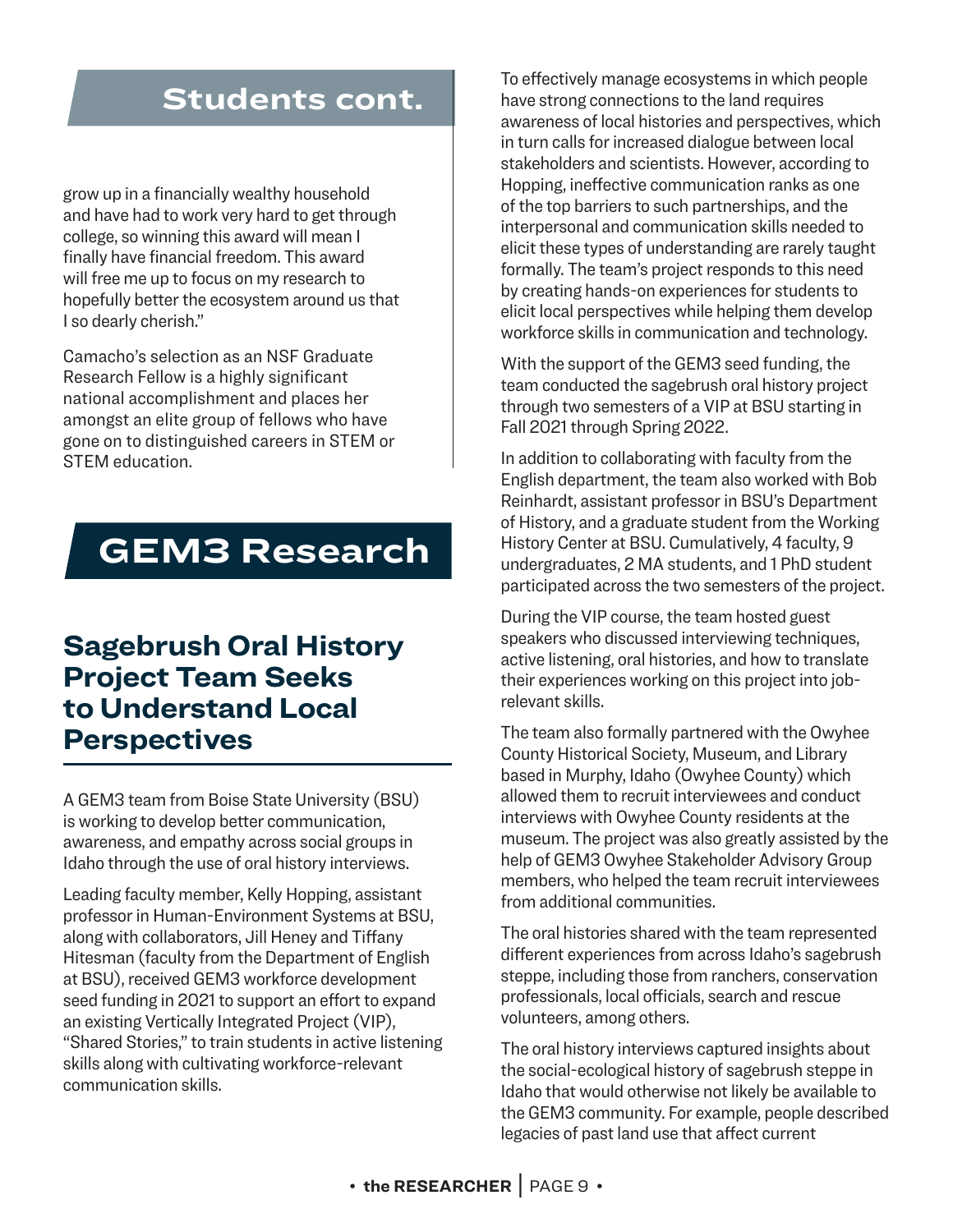ecosystem conditions, as well as changes that they have seen over their lifetimes, such as the increased severity of insect outbreaks (Mormon crickets).

In total, VIP students conducted 24 interviews with 30 people. The interviews generated 16 hours of audio recordings that will be archived in perpetuity at Boise State University's Albertson's Library. We will also share the audio files and transcripts with our partner organization, the Owyhee County Historical Society, Museum, and Library so that relevant historical information from our Owyheebased interviews can be used to update their museum exhibits.

The broader impacts of the team's work include providing opportunities for rural Idahoans to share their experiences and perspectives on sagebrush steppe and in Idaho more generally. This helped our students gain appreciation for the experiences and perspectives of rural communities, which are often not given much of a voice in higher education. This is perhaps especially true in STEM disciplines, despite the relevance of understanding rural perspectives for students interested in working in natural resource management and related fields.

The team documented Idahoans' stories so that they will be available for current and future generations. both in their own communities and beyond. The team also created documentation of their VIP and project that can be shared with others in Idaho who are interested in adopting similar methods for using oral history interviewing as a workforce development training opportunity. Finally, the project helped students develop communication and interpersonal skills that will serve them in their lives and careers as noted by their feedback below:

Anika Bennett, BSU VIP undergraduate student stated, "The most enjoyable part of the VIP this semester was getting to travel to Owyhee County to do interviews at the museum. I'd been looking forward to this part of the project all throughout both fall and spring semesters, and the experience was hugely beneficial! It takes actually going there to understand how culturally different our communities are, even though we only live an hour apart."

John Behrens, BSU VIP undergraduate student stated, "I think the biggest skills in this project were active listening and communication as a whole. I feel like these skills were important for all of the functions of the project, but also very important for me to practice and get better at. Between communicating with the team and the interviews I did I found myself in situations where both were incredibly necessary. These same skills can be applied to everything I do in life, both in work and the everyday aspects of life.

… In most jobs and school I have people's numbers or have times where I know I will definitely see them. But in this project I had to coordinate with others. This might seem kind of small, but I found it really important practice for the future."

Nicole Crandall, BSU VIP undergraduate student stated, "Interviewing people helps us be able to connect to different people and have the connection to have a conversation with them. This is an important skill to know because working in a career that I want to go into it is important to be able to talk to the public. Working in conservation, the way to protect the habitats is to have the public on your side."



*Members of the BSU VIP team outside of the Owyhee County Museum in Murphy, Idaho, after a successful day of interviewing. L-R: Kelly Hopping (assistant professor in Human-Environment Systems), Nicole Crandall, Kacey Bates & Anika Bennett (VIP undergraduates), Tiffany Hitesman & Jill Heney (faculty from the Department of English), and Amy Mallory (VIP undergraduate)*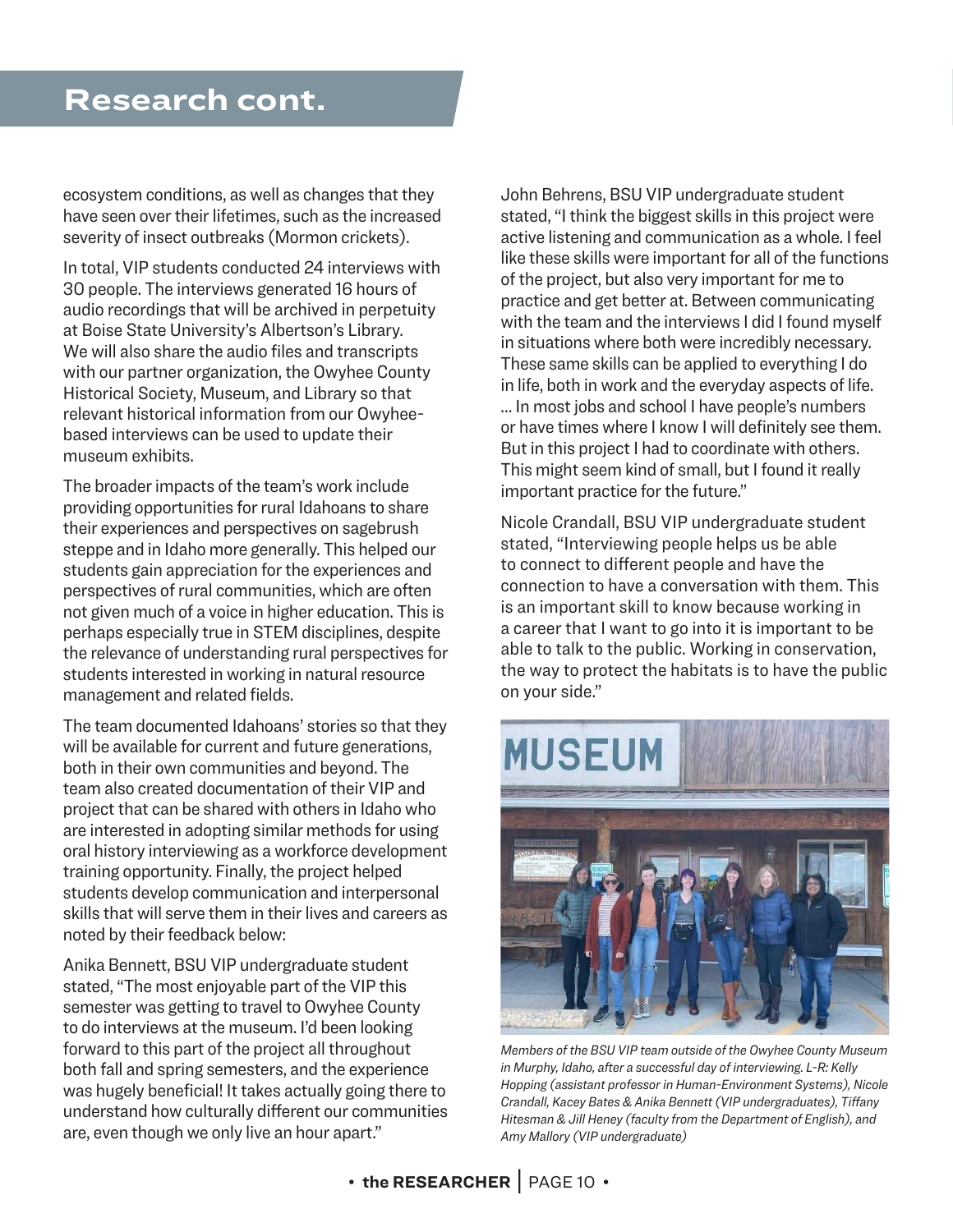## **GEM3 Outreach**

#### **GEM3 Adopt-a-Scientist Event Aims to Inspire Next Generation of Researchers**

In April 2022, 7th graders from Idaho's Treasure Valley took part in the Adopt-a-Scientist outreach event with the focus of "Seeing the landscape through different lenses." The event was held on Bureau of Land Management land south of Boise in the Morley Nelson Snake River Birds of Prey National Conservation Area and Idaho National Guard Orchard Combat Training Center. The outreach event was aimed at helping to inspire the next generation of scientists by providing handson STEM learning activities that help students understand what the ecosystem is made of, to value it, and understand why it matters.





*Event leads, Zoe Duran (pictured above center), Natural Resources Specialist with the Idaho Army National Guard, and Jennifer Forbey, professor in BSU's Department of Biological Sciences, provide an orientation to students.*





*Students took part in STEM stations which allowed them to engage with hands-on activities such as biochar seedling experiments, remote sensing, vegetation surveys, and exploring wildlife of the sagebrush steppe. Photo credit: Boise State University*

**Scan here to see students in action!**



**Or visit: https://youtu.be/CMODdCg4VDI**